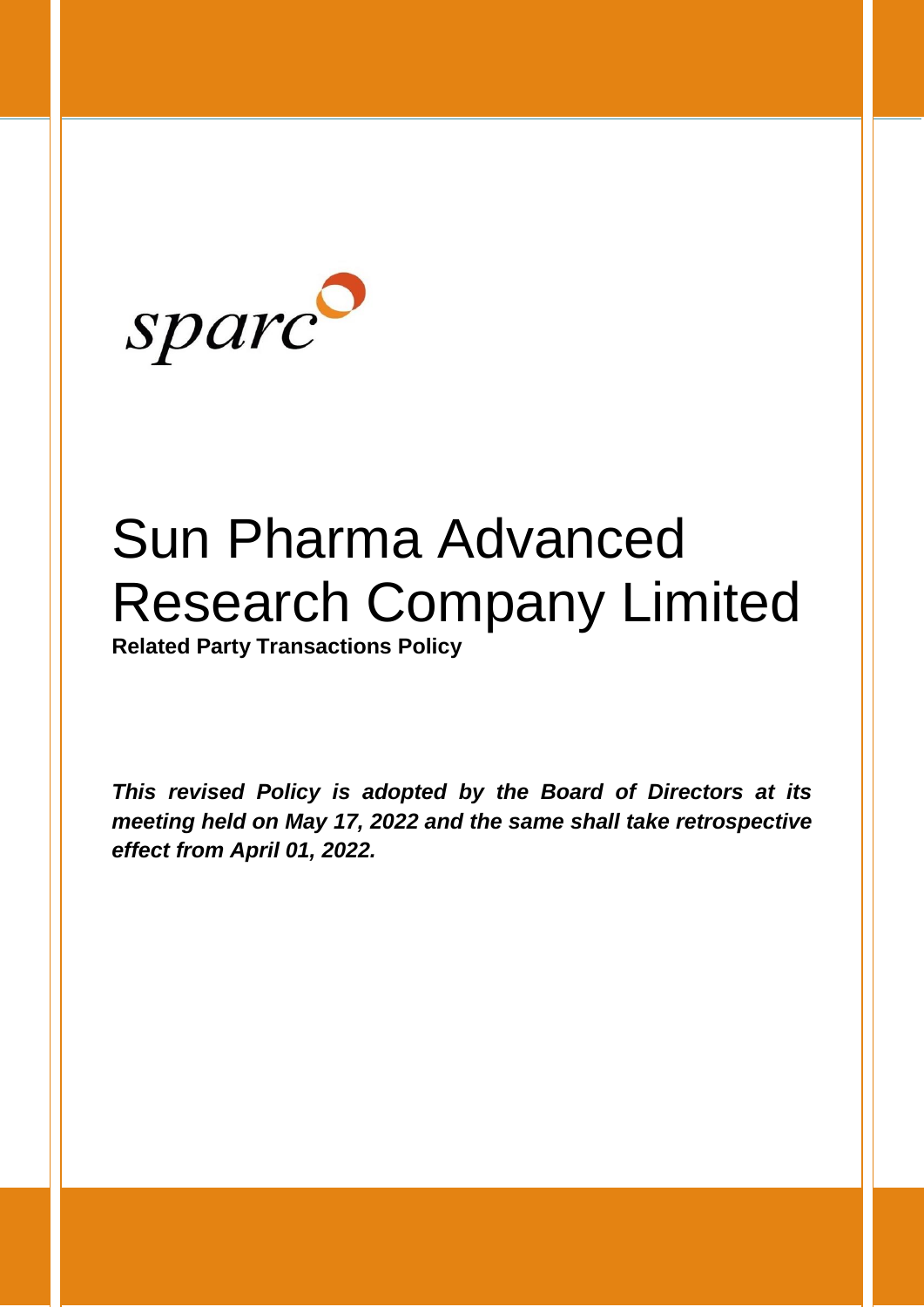

### **1. Introduction**

The Board of Directors (the '**Board**') of Sun Pharma Advanced Research Company Ltd. (the '**Company**') has adopted this policy and procedures with regard to Related Party Transactions ('**Policy**'), in line with the requirements of Regulation 23 of the SEBI (Listing Obligations and Disclosure Requirements) Regulations, 2015 (hereinafter referred to as '**SEBI (LODR) Regulations'**) read with Section 188 of the Companies Act, 2013 including the Rules made thereunder (hereinafter referred to as '**the Act'**) as amended and for the time being in force.

The Policy shall be subject to periodic review by the Board at an interval not exceeding three years from the date of its previous review/ approval.

## **2. Objective**

The objective of this Policy is to determine 'materiality' of the Related Party Transaction(s), material modifications to the Related Party Transaction(s) and to lay down principles for dealing in Related Party Transactions in the Company to ensure that conflict of interest is avoided and the Related Party Transactions are entered into keeping in mind the best interest of the Company and its stakeholders.

### **3. Materiality Thresholds**

A transaction, with a Related Party shall be considered material' if the transaction(s) to be entered into individually or taken together with previous transactions during a financial year, exceeds rupees one thousand crore or ten per cent of the annual consolidated turnover of the Company as per last audited financial statements of the Company.

Notwithstanding the above, a transaction involving payments made to a related party with respect to brand usage or royalty shall be considered material if the transaction(s) to be entered into individually or taken together with previous transactions during a financial year, exceed five per cent of the annual consolidated turnover of the Company as per the last audited financial statements of the Company.

The thresholds mentioned above shall always be in line with the thresholds prescribed under SEBI (LODR) Regulations as may be amended from time to time. In case of any difference between the thresholds under this policy and the SEBI (LODR) Regulations, the thresholds under SEBI (LODR) Regulations shall prevail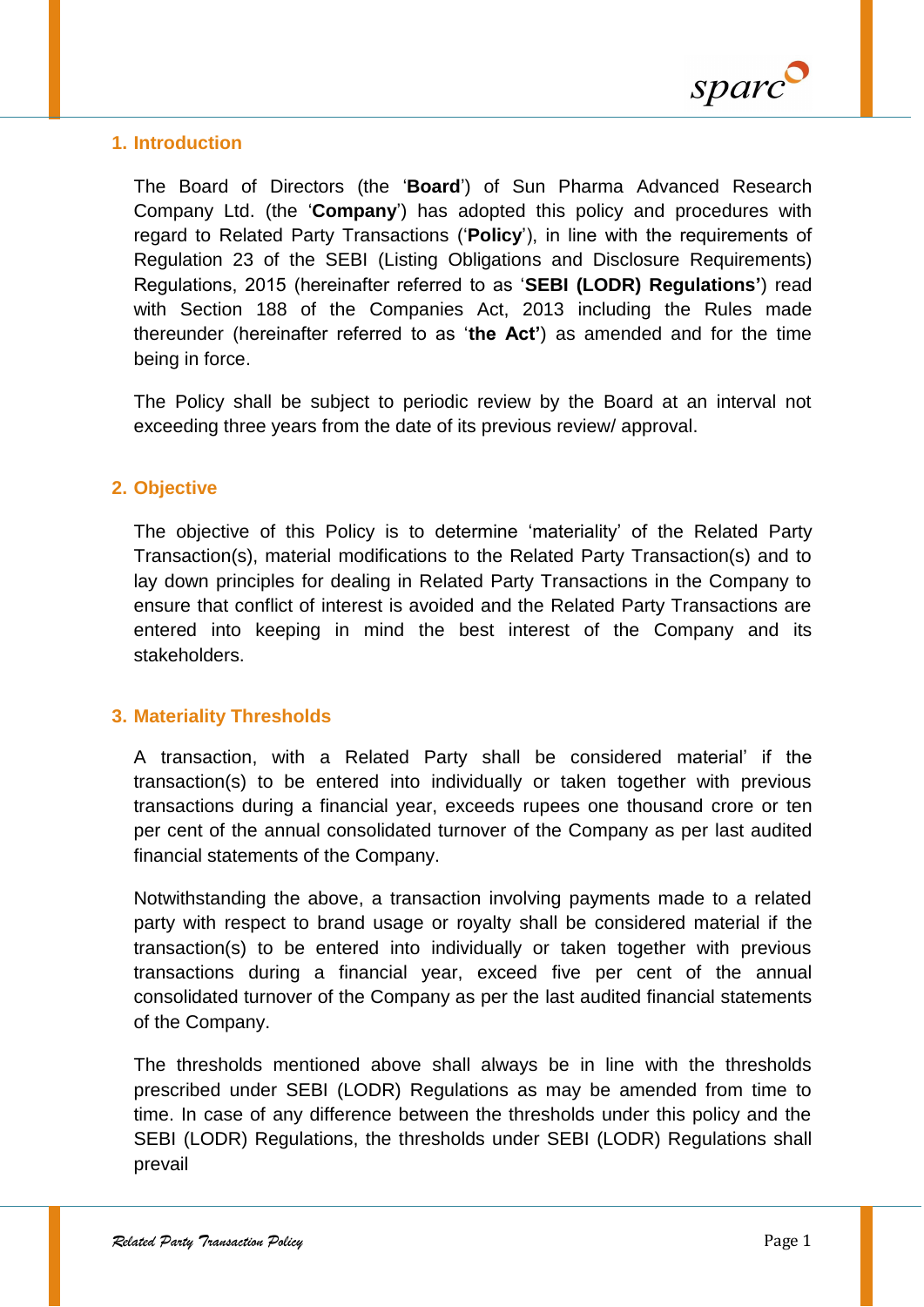

#### **4. Material Modifications**

Material Modification in relation to a Related Party Transaction would mean any modification, to a duly approved Related Party Transaction, i) which constitutes an increase of 20% or more of the value or Rs. 10 lakhs whichever is higher or ii) is considered material by the Chief Executive Officer and/or Chief Financial Officer of the Company, in each case, based on the nature of the relevant Related Party Transaction.

#### **5. Dealing with Related Party Transactions**

All the transactions which are identified as Related Party Transactions and subsequent Material Modifications thereof, shall require prior approval of the Audit Committee in the manner specified under the SEBI (LODR) Regulations. The Audit Committee shall consider all relevant factors while deliberating the Related Party Transactions for its approval.

While reviewing the Related Party Transactions, the Audit Committee shall ensure that;

- The transaction is in the best interest of the Company.
- The conflict of interest is avoided and the transactions are carried out on arm's length basis. For determination that the transactions are at arm's length basis, the Committees may rely on reports / certificates of the independent subject matter experts as it may deem necessary.

The Audit Committee may grant omnibus approval for Related Party Transactions in accordance with requirements mentioned under the Act and/or SEBI (LODR) Regulations and in line with the criteria approved by the Board of Directors from time to time

Notwithstanding the above, all Related Party Transactions shall be in compliance with the applicable provisions under the Act and SEBI (LODR) Regulations as may be amended from time to time

#### **6. Related party transactions not approved under this policy**

In the event the Company becomes aware of a Related Party Transaction has not been approved under this Policy prior to its consummation, the matter shall be reviewed by the Audit Committee. The Audit Committee shall consider all of the relevant facts and circumstances regarding the Related Party Transaction, and shall evaluate all options available to the Company, including ratification,